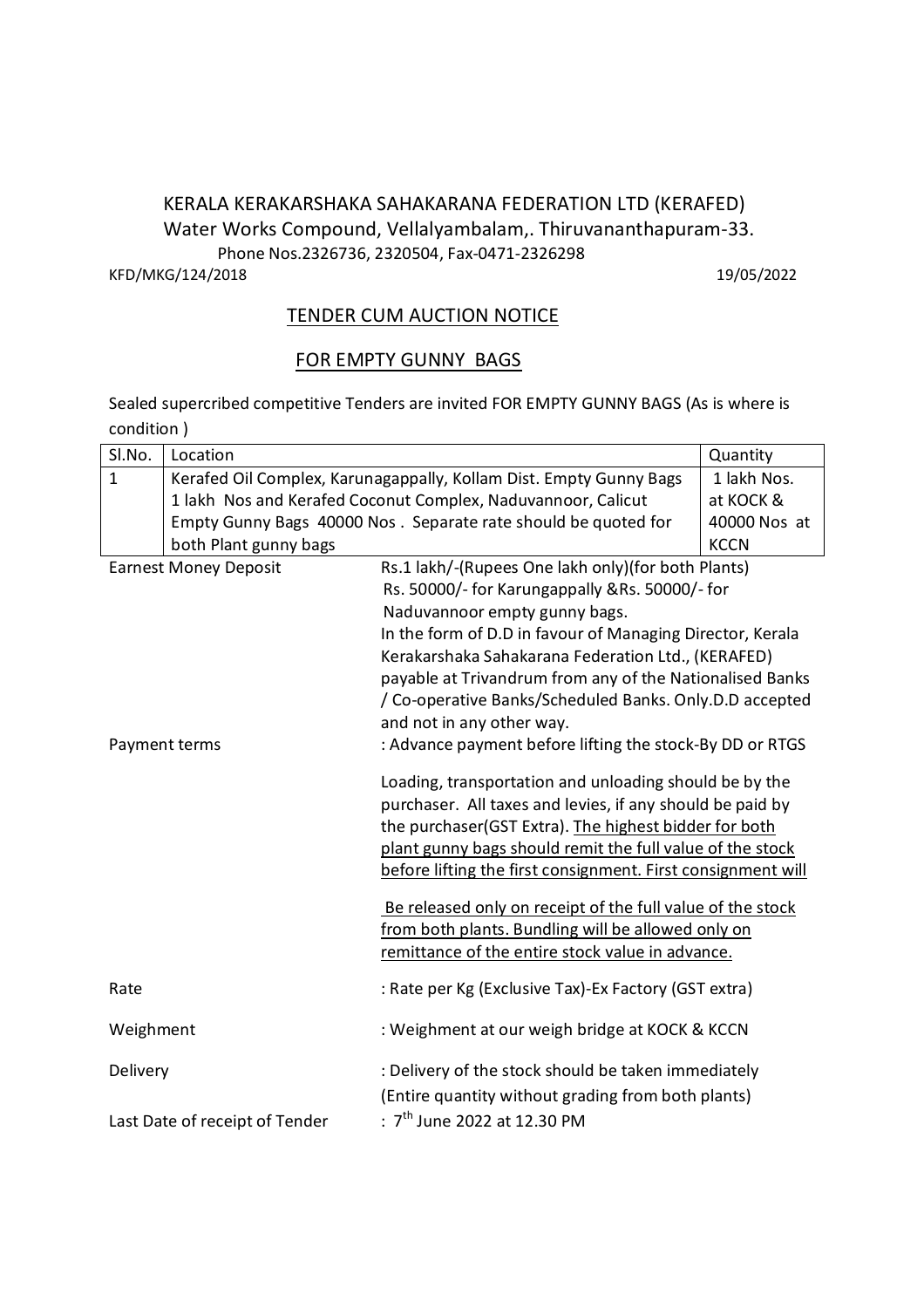Tender Opening :  $7^{\text{th}}$  June 2022 at 12.35 PM Venue : KERAFED Head Office, Vellayambalam, Trivandrum Sealed Tender to be addressed to : Managing Director, KERAFED, Water Works Compound, Vellayambalam, Trivandrum-33

# THOSE WHO EMPANELLED WITH KERAFED FOR THE PURCHASE OF EMPTY GUNNYBAGS CAN ONLY PARTCIPATE IN THE TENDER CUM AUCTION. Firstly auction will be conducted and then tender opening. Rates obtained through tender/auction, whichever rates is higher that rate is accepted. .

For any clarification please contact 0471-2321660, 9847957049

Sd/- MANAGING DIRECTOR

TENDER Form Next Page